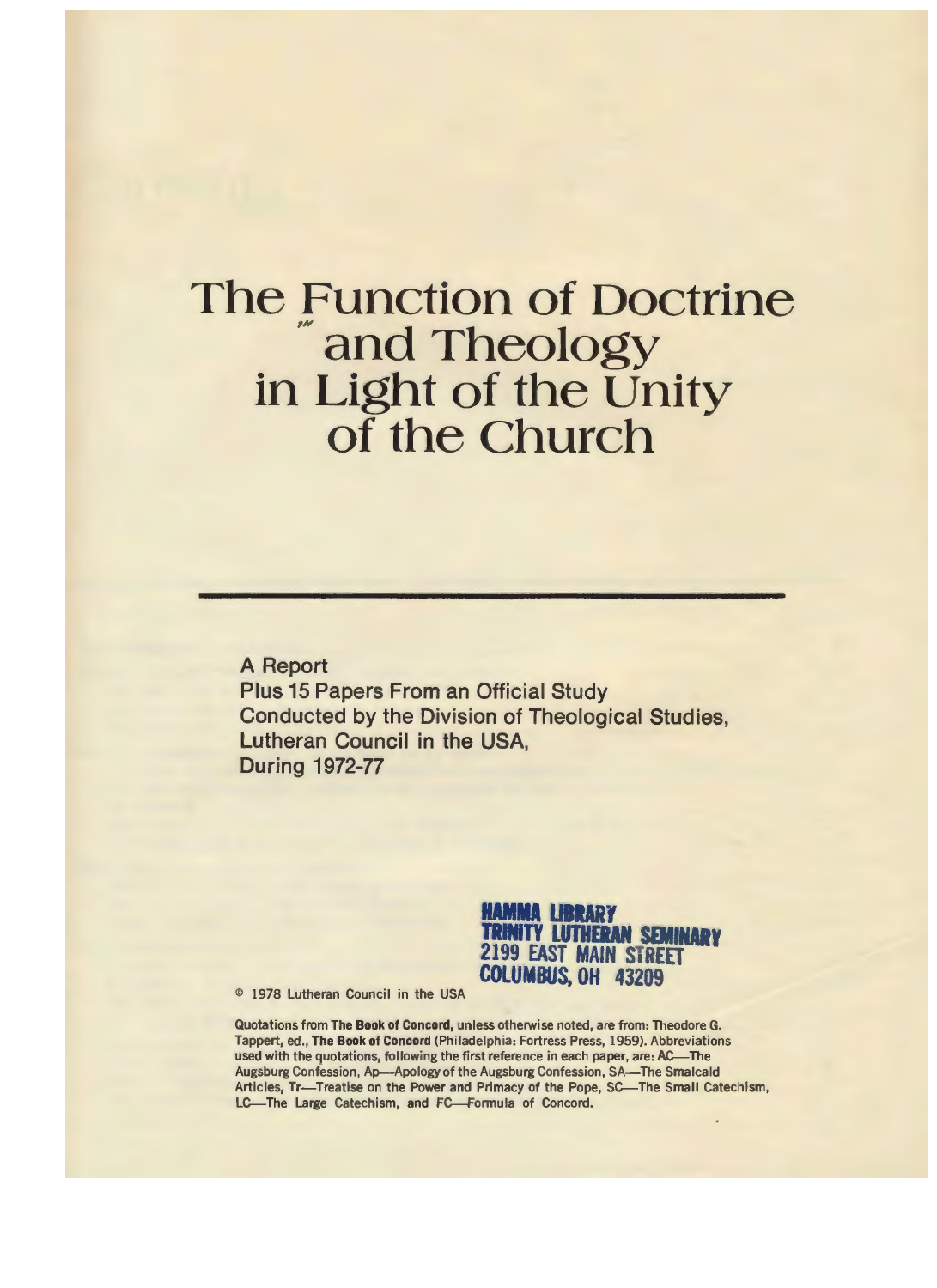## **Contents**

|    | Part 2: Definitions of Gospel, Doctrine, Theology, and Consensus                                                                                                                                                                              |  |
|----|-----------------------------------------------------------------------------------------------------------------------------------------------------------------------------------------------------------------------------------------------|--|
|    | Part 3: Consensus in the Gospel as the Basis for Fellowship<br>ALC View: What Does Agreement in the Doctrine of the Gospel Mean? — By Warren A. Quanbeck  27<br>How the LCA Understands Consensus in the Gospel as the Basis for Fellowship - |  |
|    |                                                                                                                                                                                                                                               |  |
|    | Part 4: The Interrelatedness of the Gospel                                                                                                                                                                                                    |  |
|    | Part 5: Biblical Interpretation<br>The Hermeneutics of the Lutheran Confessions and the Historical-Critical Method -<br>The Historical-Critical Method and the Method of the Lutheran Confessions -                                           |  |
| y. |                                                                                                                                                                                                                                               |  |
| 5  | The Nature of Biblical Unity and Its Implications for the Unity of the Church —                                                                                                                                                               |  |

 $T - 19,909$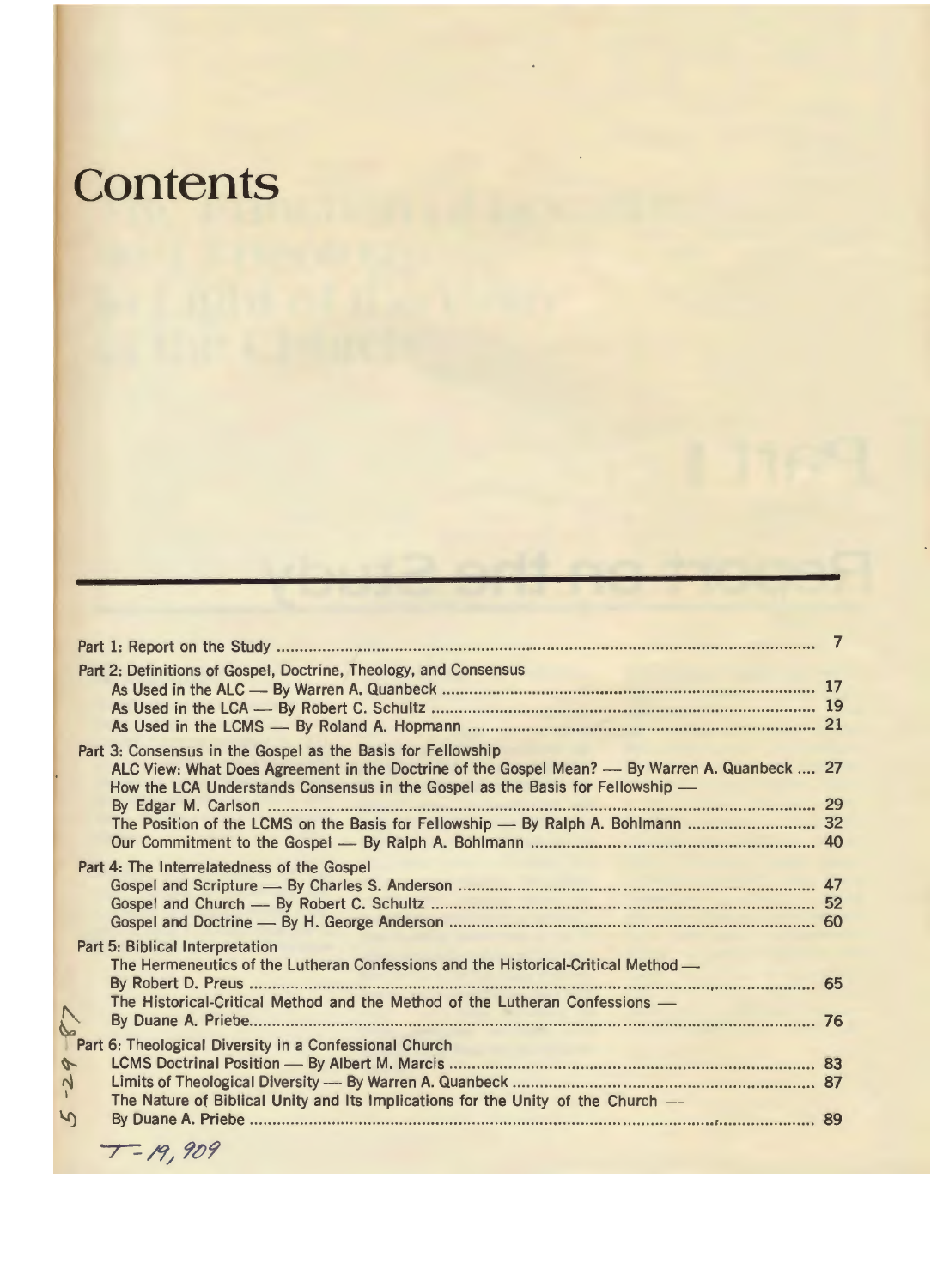# Part 2

## Definitions of Gospel, Theology, Doctrine, and Consensus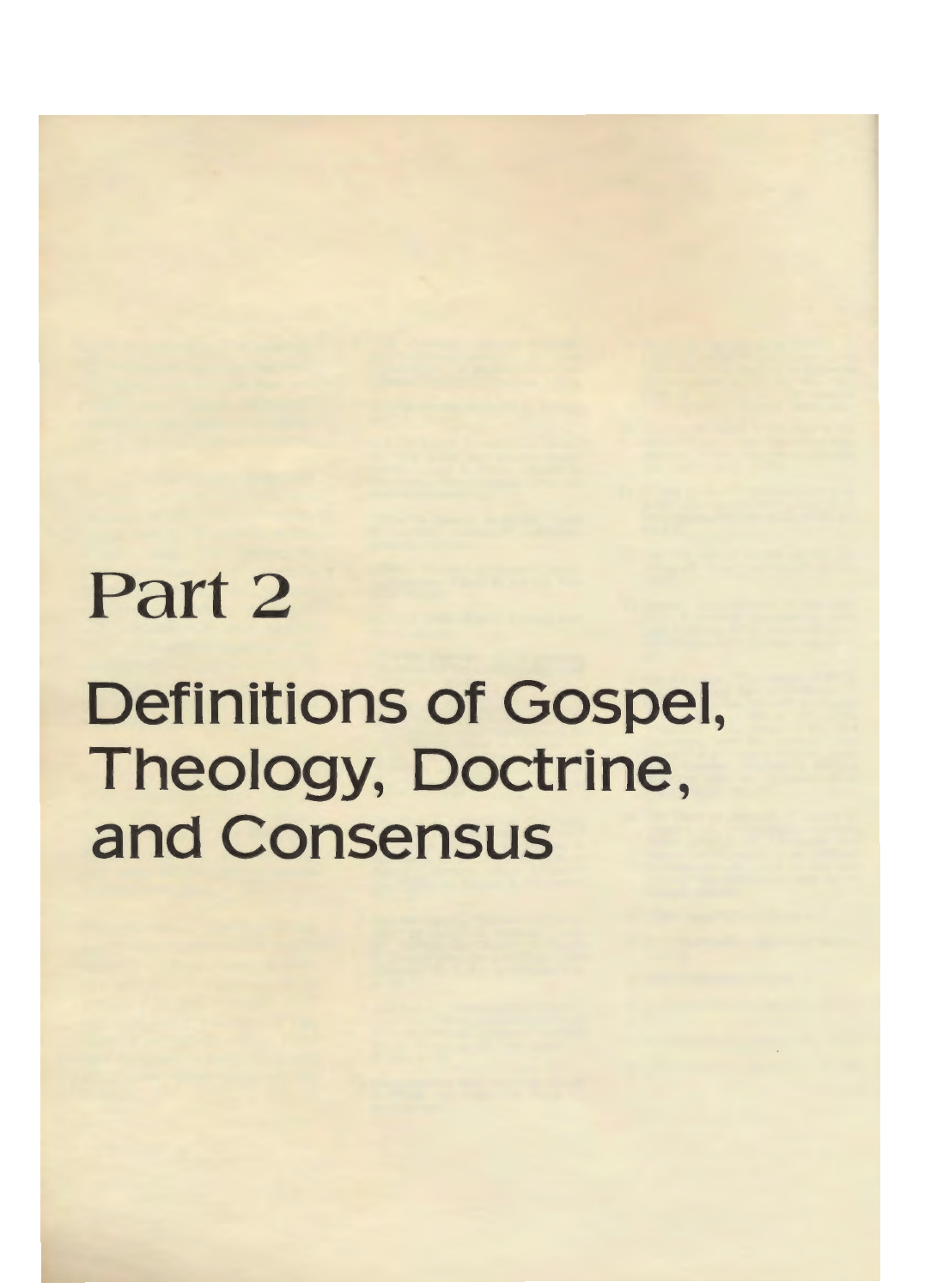### As Used in the LCA **By Robert C. Schultz**

#### **GOSPEL**

The Formula of Concord, Solid Declaration, Article V, 6, defines the proper, eigentlich meaning of "gospel" in distinction from "law" as "solely the preaching of God's grace." It quotes Luther: "Everything that preaches about our sin and the wrath of God, no matter how or when it happens, is the proclamation of the law. On the other hand, the Gospel is a proclamation that shows and gives nothing but grace and forgiveness in Christ" (FC, SD, V, 12). And it says, "... this Gospel alone, strictly speaking, teaches about saving faith in Christ. The Gospel, however, is that doctrine which teaches what a man should believe in order to obtain the forgiveness of sins from God. . . . The content

of the Gospel is this, that the Son of God, Christ our Lord, himself assumed and bore the curse of the law and expiated and paid for all our sins, that through him alone we re-enter the good graces of God, obtain forgiveness of sins through faith, are freed from death and all the punishments of sin, and are saved eternally. For everything which comforts and which offers the mercy of God to transgressors of the law strictly speaking is, and is called, the Gospel, a good and joyful message that God wills not to punish sins but to forgive them for Christ's sake" (FC, SD, V, 19-21; cf., Apology IV, 43).

"Gospel" has been and may be used in a broad sense to describe "the entire teaching of Christ, our Lord, which in his public ministry on earth and in the New Testament he ordered to be observed. Here the term includes both the exposition of the law and the proclamation of the mercy and grace of God" (FC, SD, V, 4).

The "broad" use of "gospel" can be applied to anything which contains the gospel in its proper sense. Thus even in the broad use, the proper meaning of "gospel" remains determinative. This broad usage stands "apart from the proper distinction between law and gospel" (FC, SD, V, 5), but the distinction between law and gospel must also be applied to such material.